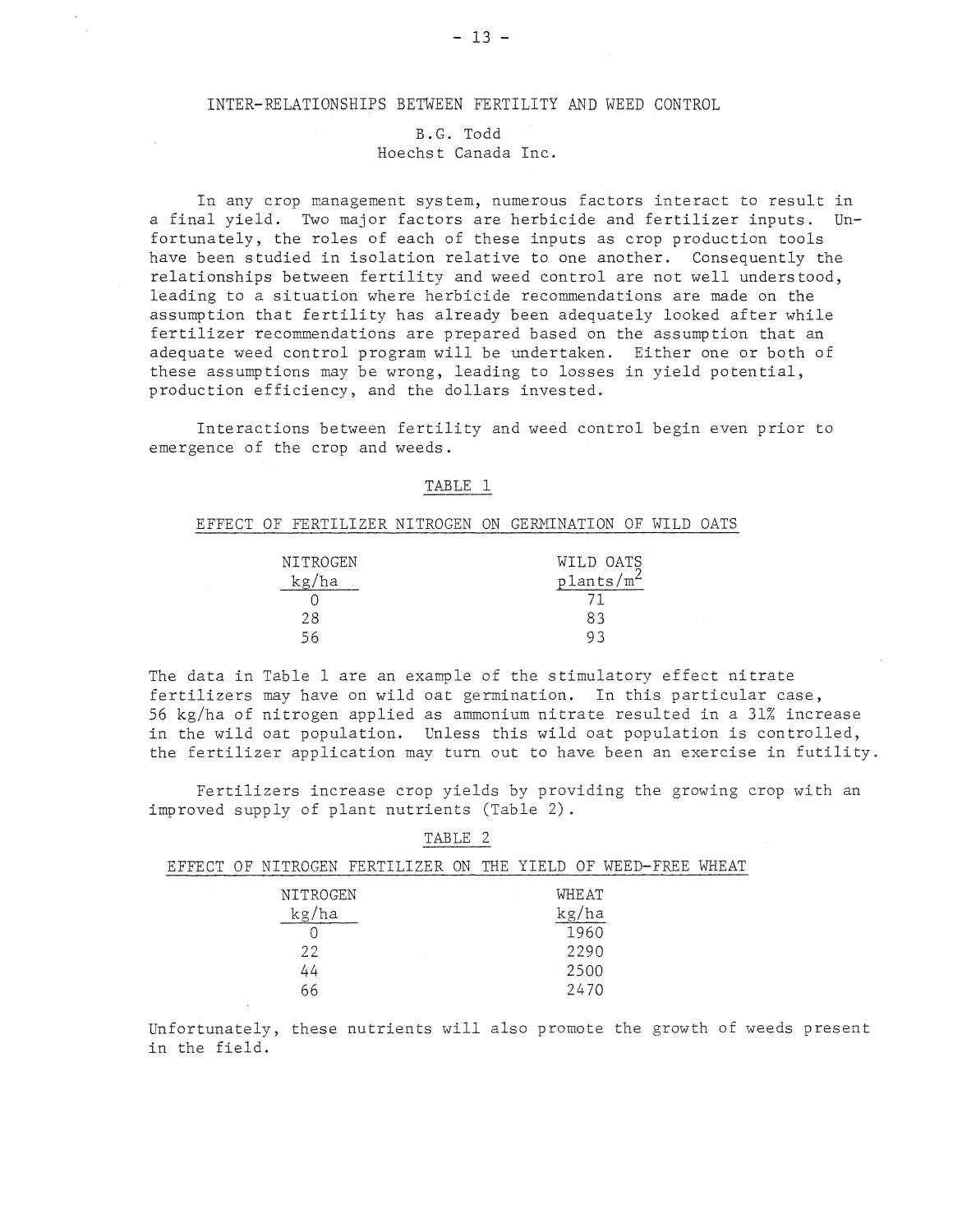From Table 3, we see that weeds often respond to fertilization even more dramatically than do our crop species.

#### TABLE 3

# EFFECT OF FERTILIZER NITROGEN ON THE SEED YIELD OF WILD OAT AND GREEN FOXTAIL GROWN IN COMPETITION WITH WHEAT

| NITROGEN | WILD OAT | GREEN FOXTAIL |
|----------|----------|---------------|
| kg/ha    | kg/ha    | kg/ha         |
|          | 69       | 6.8           |
| 22       | 71       | 16.2          |
| 44       | 141      | 17.5          |
| 66       | 141      | 24.0          |

In this case, 66 kg/ha of nitrogen doubled the seed yield of wild oats and quadrupled the seed yield of green foxtail. These increases in the yield of weed seed are at the expense of crop yield as the weeds luxuriously devour the added nutrients. The effect of this weed competition on crop yield is shown in Table 4.

### TABLE 4

|            |  | EFFECT OF FERTILIZER NITROGEN ON THE YIELD OF WHEAT |                |  |       |  |  |
|------------|--|-----------------------------------------------------|----------------|--|-------|--|--|
|            |  |                                                     |                |  |       |  |  |
| NITROGEN   |  |                                                     | WEED-FREE      |  | WEEDY |  |  |
| kg/ha      |  |                                                     | kg/ha<br>kg/ha |  |       |  |  |
| 1960       |  | 1200                                                |                |  |       |  |  |
| つつ<br>2290 |  | 1410                                                |                |  |       |  |  |

2500 2470

44 66

The combination fertilizer-herbicide treatment resulted in a 100% increase in yield. The use of herbicide maximized the benefit derived from the fertilizer and vice-versa.

1430 1730

The benefit derived from using a herbicide treatment in combination with the fertilization program depends upon the competitive ability of the crop. For example, in the case of a competitive crop such as barley, the stimulation of crop growth through fertilization may be sufficient to smother any weeds present. In my next example (Table 5), the application of 30 kg/ha of nitrogen had a much larger effect on barley yield than did the use of the herbicide difenzoquat.

#### TABLE 5

INTERACTION BETWEEN NITROGEN FERTILIZER AND DIFENZOQUAT HERBICIDE WITH RESPECT TO BARLEY YIELD AT LACOMBE.

|                       | BARLEY YIELD |
|-----------------------|--------------|
|                       | kg/ha        |
| Control               | 1950         |
| Difenzoquat           | 1830         |
| $N(30 \text{ kg/ha})$ | 2920         |
| Difenzoquat + N       | 3660         |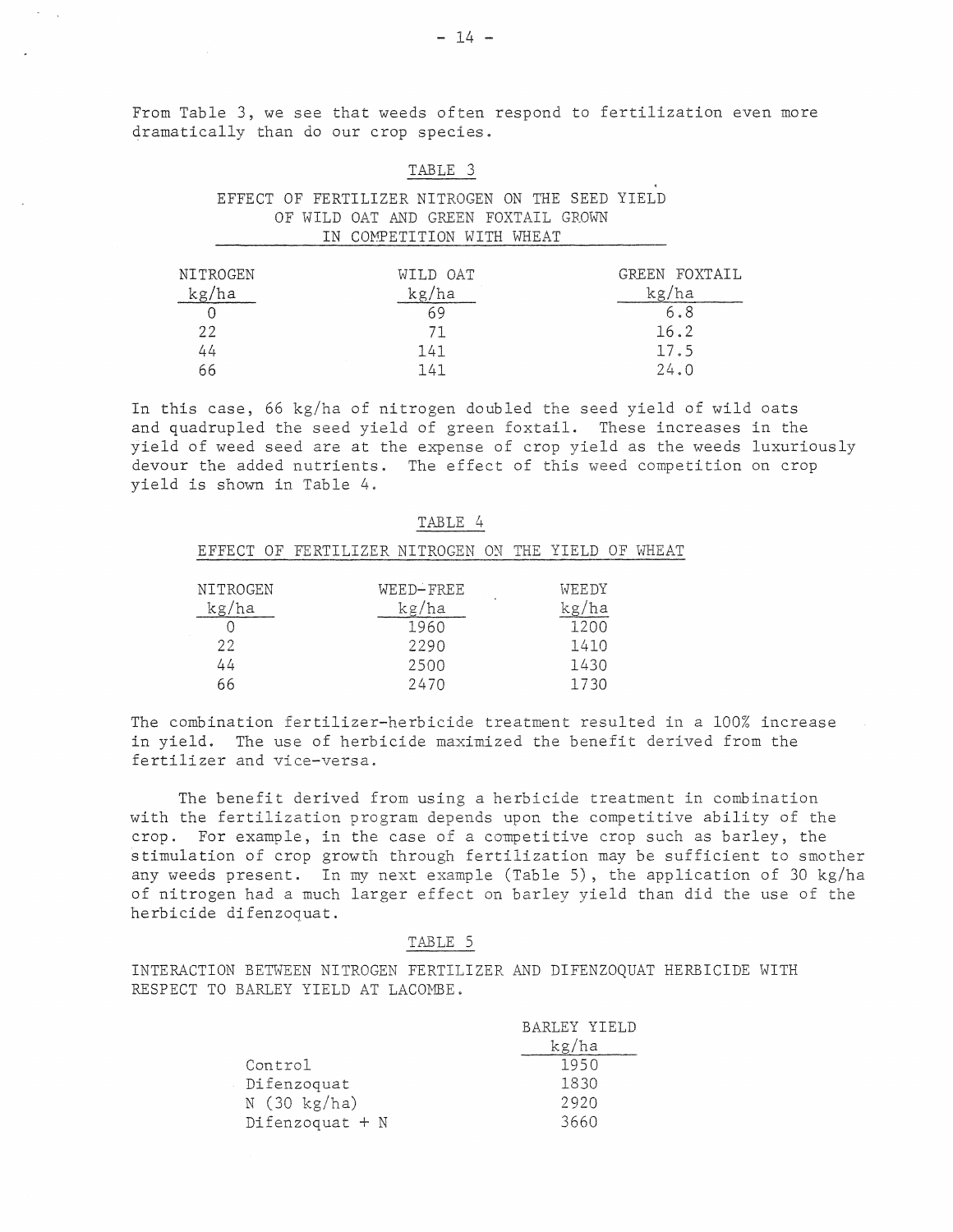Again the use of both herbicide and fertilizer maximized yield. In this case, the interaction arises for two reasons. Firstly, all herbicides are most effective when applied to actively growing weeds, and secondly herbicides such as difenzoquat which stunt wild oats rely on strong crop competition to finish the job. As a result, we often find a synergistic interaction fertility and weed control.

If we now look at a less competitive crop such as flax (Table 6), it is apparent that fertilization is a total waste of time unless weeds are controlled. Once weeds have been controlled, additional benefit may be achieved through the use of fertilizer.

#### TABLE 6

### INTERACTION BETWEEN NITROGEN FERTILIZER AND DICLOFOP-METHYL HERBICIDE WITH RESPECT TO FLAX YIELD

|                       | FLAX <sup>T</sup> |
|-----------------------|-------------------|
|                       | kg/ha             |
| Control               | 15 <sup>7</sup>   |
| $N(30 \text{ kg/ha})$ | 12                |
| Diclofop methyl       | 124               |
| $Diclofop + N$        | 141               |

These generalizations hold true when fertilizer nutrients are equally available to both crop and weeds. Nitrate nitrogen is relatively mobile in the soil and it will normally be equally available to both the crop and weeds even if attempts are made to band it close to the crop seed. Phosphate is another story however. As phosphate is basically nonmobile in the soil, it is possible to give the crop a competitive advantage with respect to the utilization of fertilizer phosphate simply by banding the phosphate with the seed (Table 7).

#### TABLE 7

EFFECT OF P FERTILIZER PLACEMENT ON THE YIELD OF BARLEY AND WILD OAT SEED

|              | SEED YIELD (kg/ha) |          |
|--------------|--------------------|----------|
| PLACEMENT    | <b>BARLEY</b>      | WILD OAT |
| No P applied | 1640               | 55       |
| Broadcast    | 3920               | 68       |
| Barley       | 5200               |          |

Thus, where phosphate is a major factor limiting plant growth, a light weed infestation may be successfully overcome through the use of a wise fertilizer program. The added phosphate, by improving the nutrient status of the crop also gives the crop a competitive advantage for other nutrients such as nitrogen (Table 8). It is important that the fertilization program be based on soil testing in order that the added fertilizer optimizes crop growth at the expense of weed growth. Adding large quantities of nitrogen when phosphate is limiting may simply fuel weed problews which do not have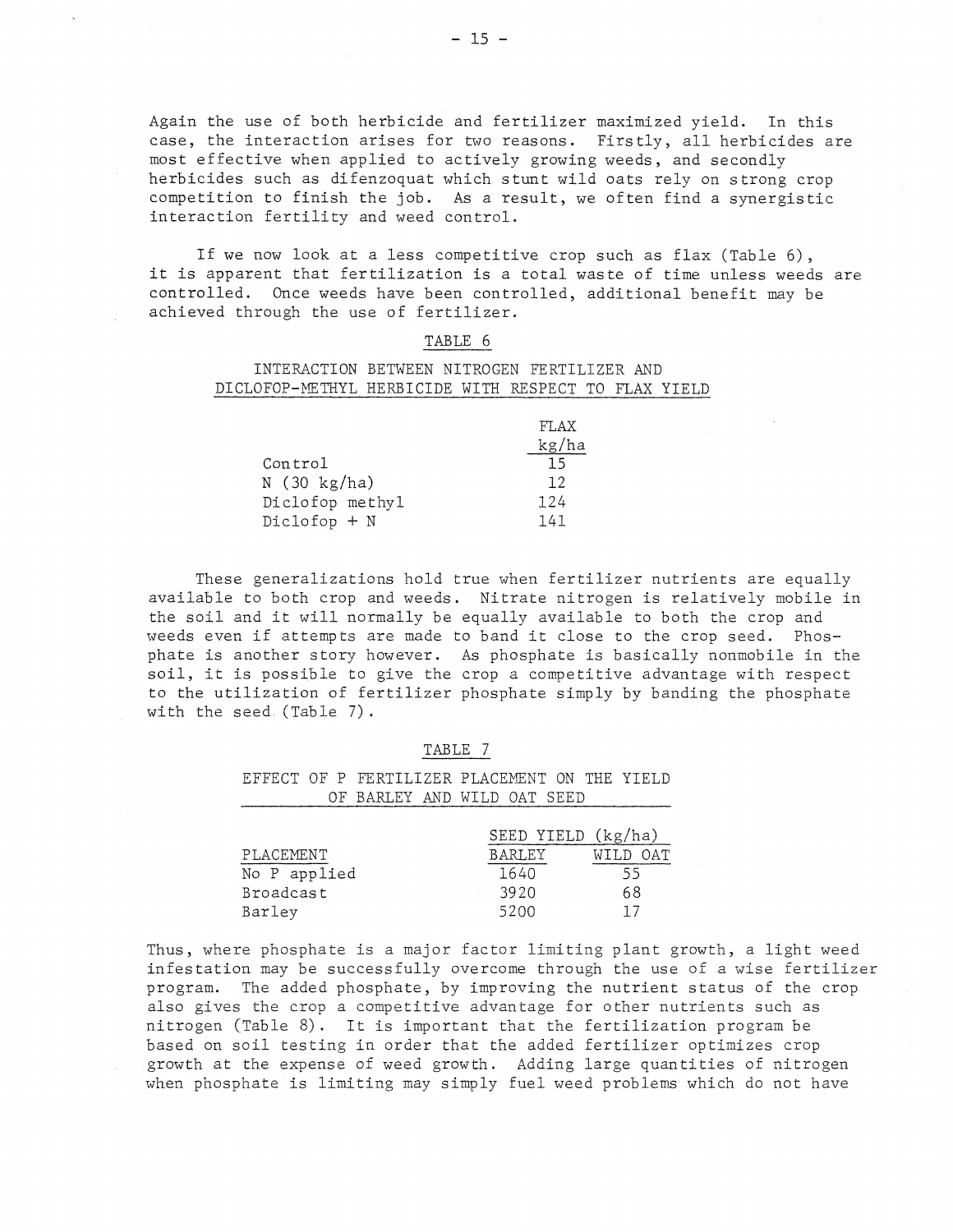such a high phosphate requirement.

#### TABLE 8

## EFFECT OF P ON NITROGEN UPTAKE BY BARLEY AND WILD OATS

| P PLACEMENT  |        | NITROGEN UPTAKE (kg/ha) |
|--------------|--------|-------------------------|
|              | BARLEY | WILD OAT                |
| No P applied | 175    |                         |
| With barley  | 309    |                         |

Similarly, the herbicide program must be carefully tailored to the individual field situation or potential gains as a result of fertilization may be lost. For example, green foxtail responds to nitrogen in a way that is almost scarry. In one study conducted by Al Sturko at the University of Manitoba, fertilization stimulated foxtail growth to such an extent that the foxtail yielded more than did the wheat (Table 9) .

#### TABLE 9

EFFECT OF ADDED NITROGEN ON THE YIELDS OF WHEAT AND GREEN FOXTAIL

| NITROGEN |       | YIELD (kg/ha) |
|----------|-------|---------------|
| kg/ha    | WHEAT | GREEN FOXTATI |
|          | 551   | 107           |
| 33.6     | 530   | 401           |
| 67.3     | 487   | 498           |
| 100.9    | 420   | 578           |

If a farmer employs a wild oat herbicide and fertilizer, the investment in both may be lost if green foxtail is present. The increasing use of wild oat herbicides and fertilizers is undoubtedly a major factor contributing to the rapid spread of green foxtail as a major weed problem. The development of hemp nettle as a significant weed problem also appears to be associated with an increase in the use of fertilizers in combination with herbicides which control weeds other than hemp nettle. Just as it is important to tailor the fertilizer program to the individual field, it is also important to develop a weed control program which will protect that fertilizer investment.

In conclusion, it can be stated unequivically that the wise use of both fertilizers and herbicides is required to maximize productivity. The fertilizer program must be based on a soil test in order to ensure that the competitive ability of the crop is maximized. The herbicide program must be just as carefully planned. The use of herbicides which do not control the complete spectrum of weeds present in a particular field may simply allow fertilizer to be utilized by the remaining weed species with the result that both the fertilizer and the herbicide investments are wasted. Decisions as to which input should be shaved in times when resources are insufficient to pay for optimal fertilization and weed control must be based on the total complex of factors influencing production on any given parcel of land ie. nutrient status, weed populations, crop to be grown, water status, etc., etc.. No sweeping generalizations such as